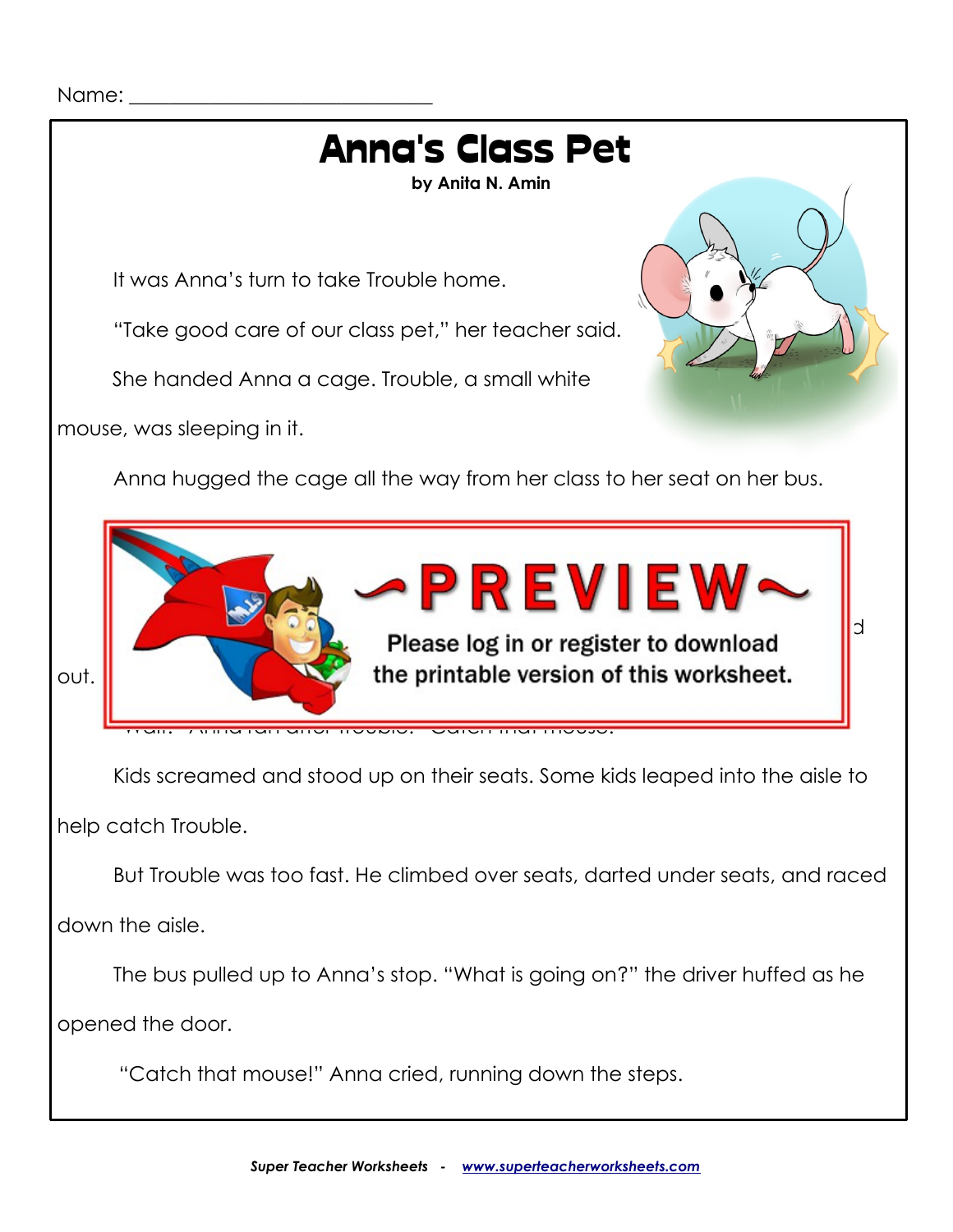"Mouse?" Mom asked outside. "Eek!" Mom hopped

as Trouble zigzagged around her feet.

Trouble ran in front of a bicycle.

"Whoa!" the boy on the bike cried. The bike skidded

to a stop.

Trouble headed to the drain.





Trouble wiggled as Kitty brought him back to Anna.

"Good job, Kitty." Anna put Trouble back in his cage. "Now, I know how you

got your name!"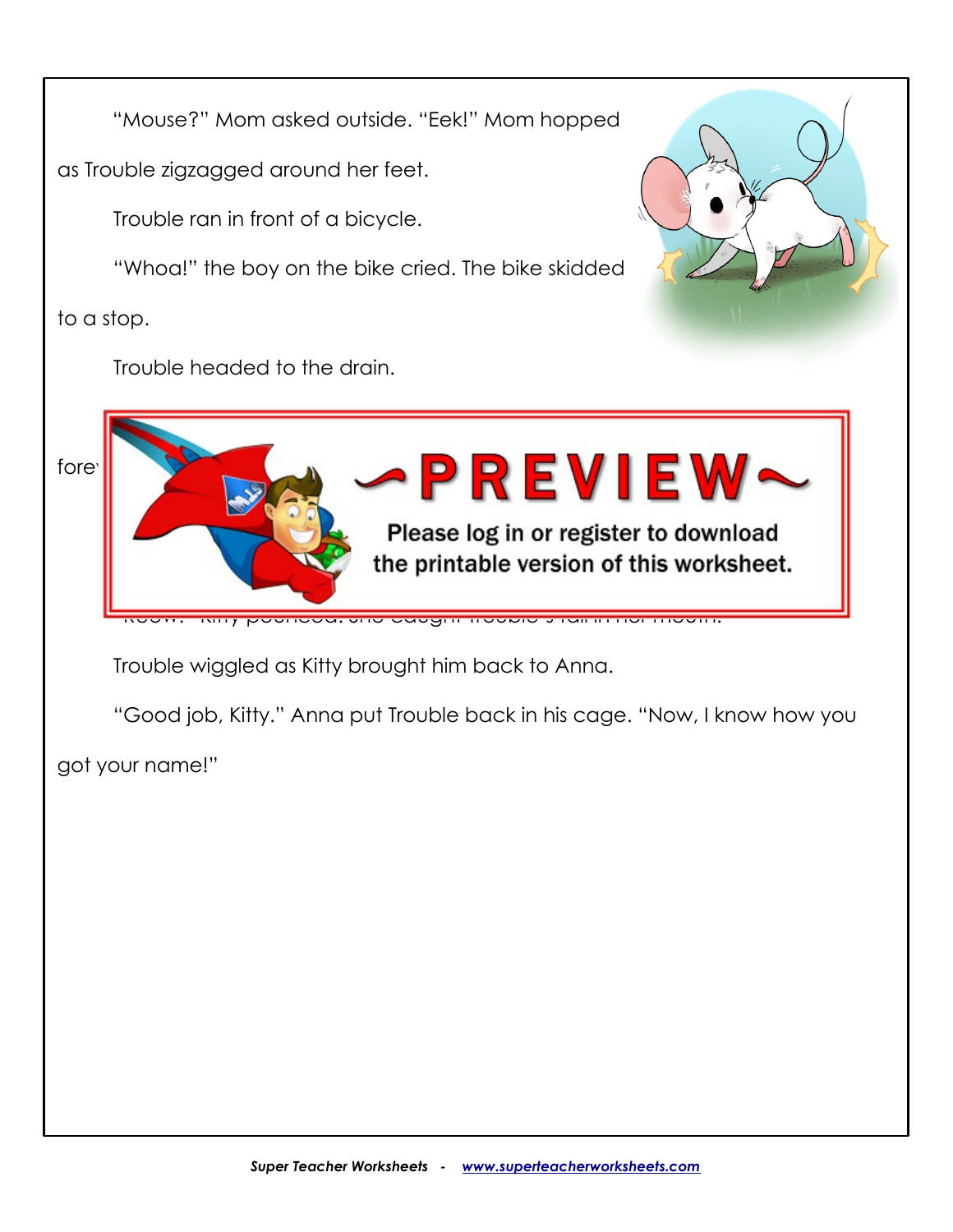

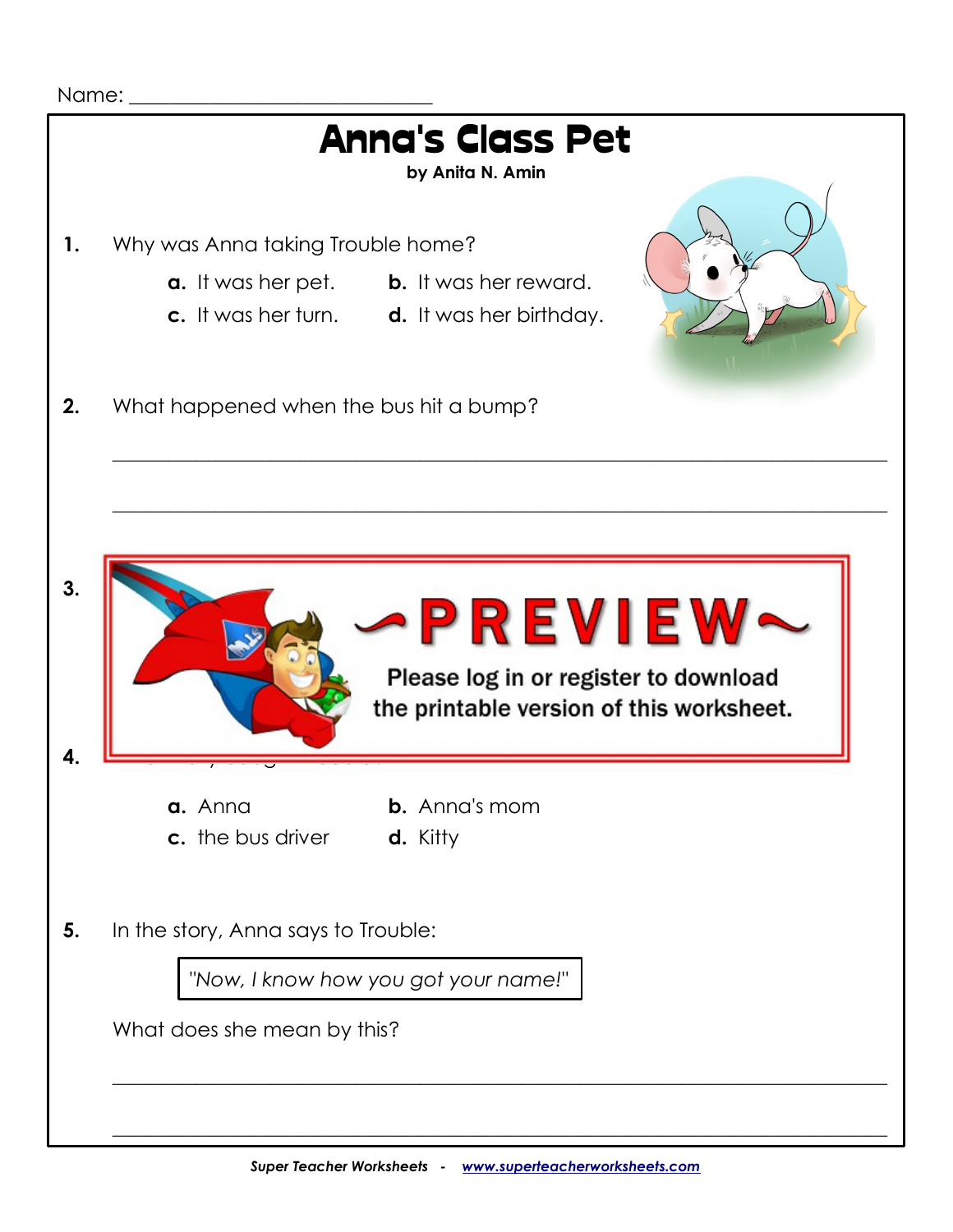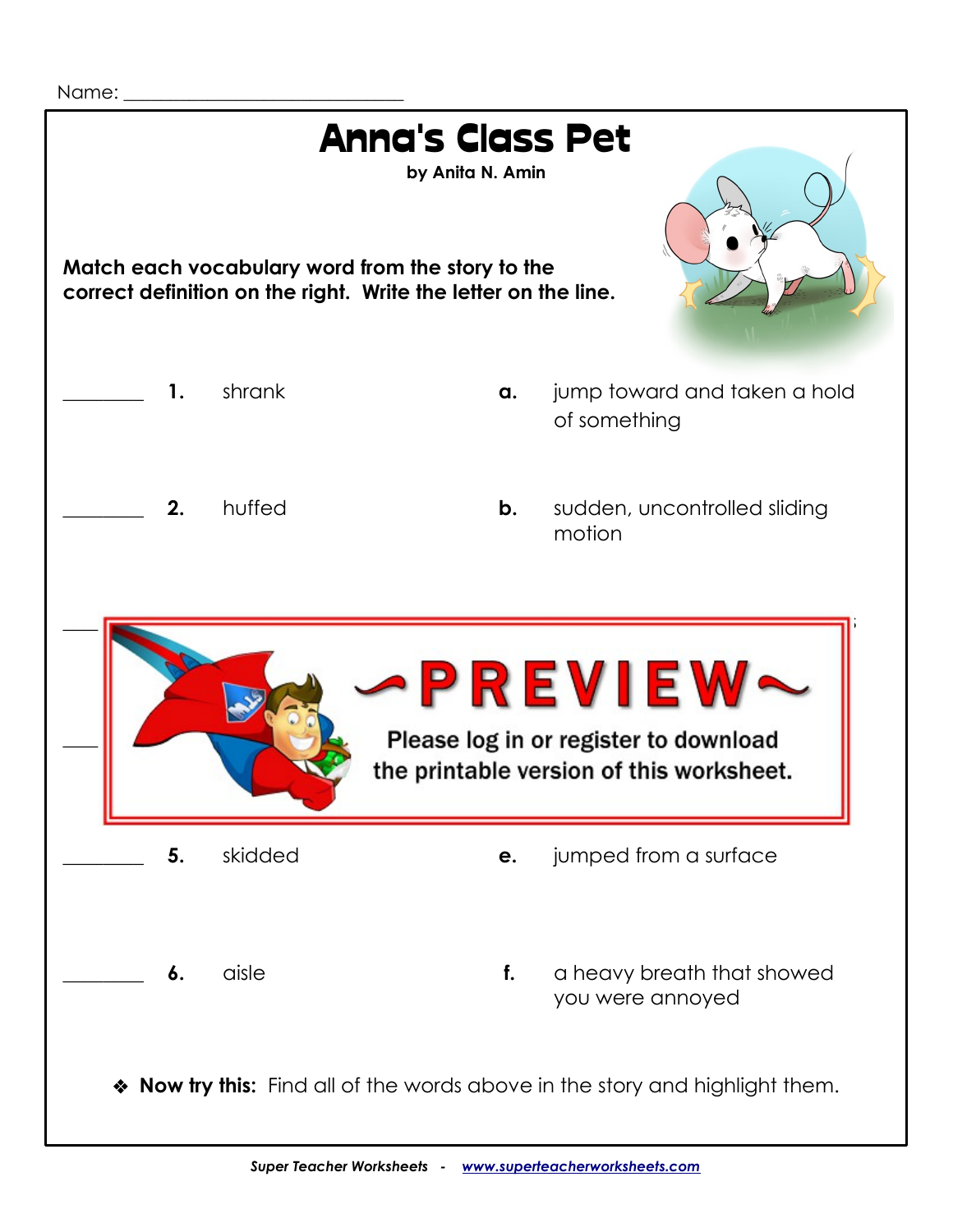



was filled with chaos and troubles, making her realize his name was quite fitting. The second second second second second second second second second second second second second second second second second second second se